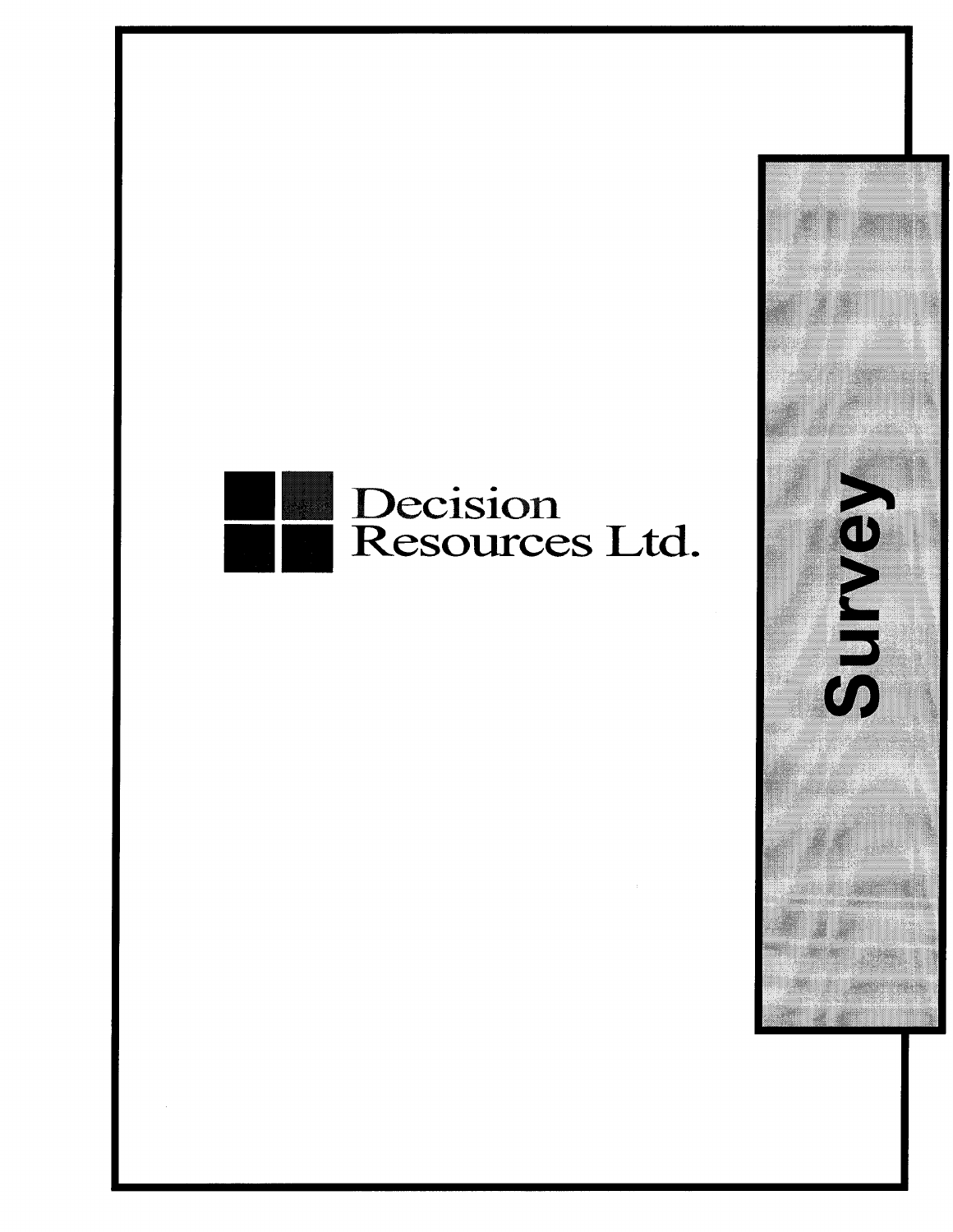DECISION RESOURCES, LTD. City of Golden Valley Minneapolis, Minnesota 55416

Residential Survey<br>FINAL DECEMBER 2006

Hello, I'm of Decision Resources, Ltd., a polling firm located in Minneapolis. We have been retained by the City of Golden Valley to speak with <sup>a</sup> random sample of residents about issues facing the community. This survey is being conducted because the City Council and City Staff are interested in your opinions and suggestions about current and future city needs. I want to assure you that all individual responses will be held strictly confidential; only summaries of the entire sample will be reported.

| 1. | Approximately how many years have<br>you lived in Golden Valley?                                        | FIVE YEARS OR LESS20%<br>SIX TO TEN YEARS21%<br>11 TO 20 YEARS22%<br>21 TO 30 YEARS12%<br>OVER THIRTY YEARS25%<br>DON'T KNOW/REFUSED0% |
|----|---------------------------------------------------------------------------------------------------------|----------------------------------------------------------------------------------------------------------------------------------------|
| 2. | As things now stand, how long in<br>the future do you expect to<br>live in Golden Valley?               | LESS THAN TWO YEARS2%<br>TWO TO FIVE YEARS5%<br>FIVE TO TEN YEARS10%<br>OVER TEN YEARS26%<br>REST OF LIFE48%<br>DON'T KNOW/REFUSED 9%  |
| 3. | How would you rate the quality of<br>life in Golden Valley -- excel-<br>lent, good, only fair, or poor? | EXCELLENT36%<br>$GOOD$ 61%<br>ONLY FAIR3%<br>POOR0%<br>DON'T KNOW/REFUSED0%                                                            |

Many people talk about "quality" these days. They might say iding people cain dood: quality these days. They might say<br>something is "high quality" or "low quality." I'd like you to think about the City of Golden Valley for a moment.

4 . When you think about this community, what comes to mind, if anything, as being "high quality?"

UNSURE, 4%; SENSE OF COMMUNITY, 18%; CITY SERVICES, 22%; SAFE, 12%; LOCATION, 9%; PARKS AND RECREATION, 13%; WELL-MAINTAINED CITY, 5%; SCHOOLS, 7%; HOUSING, 4%; DOWNTOWN AREA, 3%; NATURAL AREAS/OPEN SPACES, 2%; SCATTERED, 2%.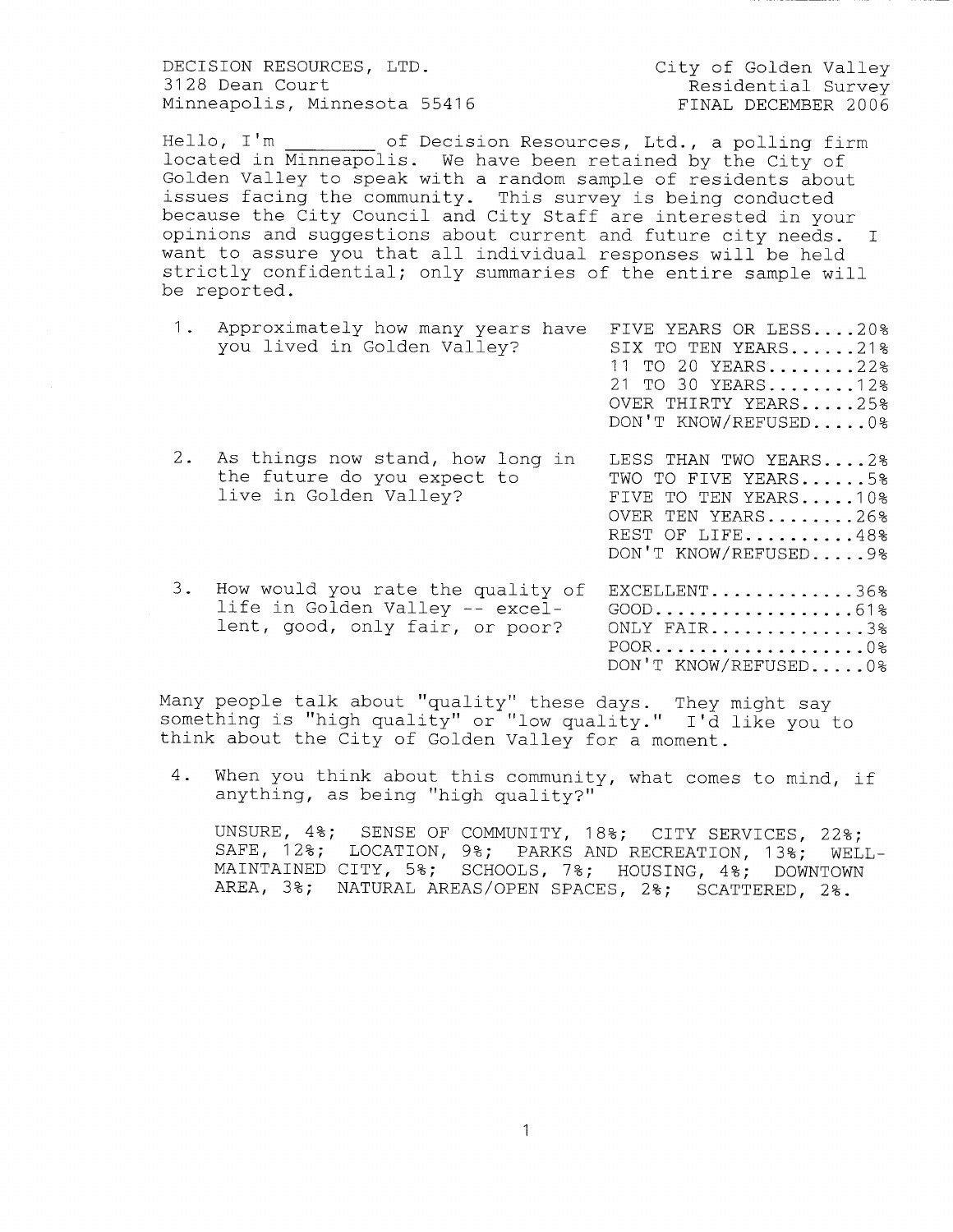5 . And, when you think about this community, what comes to mind, if anything, as being " low quality?"

UNSURE, 16%; NOTHING, 35%; TRAFFIC, 2%; STREET REPAIR, 3%; CITY GOVERNMENT, 2%; HIGH TAXES, 3%; LACK OF RECREA-TIONAL PROGRAMS, 2%; RUNDOWN HOUSING/NEIGHBORHOODS, 7%; LACK OF SIDEWALKS, 3%; LACK OF RETAIL AND DINING, 8%; HIGH CRIME, 8%; DEER POPULATION, 2%; QUALITY OF SCHOOLS, 2%; LACK OF JOBS, 2%; DON'T HAVE OWN SCHOOL DISTRICT, 2%; SCATTERED, 4%.

6 . What do you think is the most important issue facing Golden Valley today?

UNSURE, 15%; NOTHING, 15%; HIGH TAXES, 25%; TOO MUCH GROWTH, 7%; CRIME, 9%; TRAFFIC, 2%; SCHOOL FUNDING, 9%; CITY GOVERNMENT, 2%; LACK OF RETAIL, 2%; LACK OF AFFORD-ABLE HOUSING, 4%; POOR STREET MAINTENANCE, 2%; RUNDOWN HOUSING/NEIGHBORHOODS, 4%; DEER POPULATION, 2%; LACK OF JOBS, 2%; SCATTERED, 2%.

7. All in all, do you think things in RIGHT DIRECTION.......86% Golden Valley are generally headed WRONG TRACK. . . . . . . . . . . 12% in the right direction, or do you DON'T KNOW/REFUSED.....3% feel things are off on the wrong track?

Moving on. . . .

As you may know, property taxes are divided between the City of Golden Valley and various other units of local government. Thinking about the amount going to the City....

8. Do you think the city portion of VERY HIGH.............18% your property taxes, which funds SOMEWHAT HIGH..........39% your property taxes, which funds SOMEWHAT HIGH.........39%<br>City services in Golden Valley is ABOUT AVERAGE.........23% very high, somewhat high, about av- SOMEWHAT LOW...........0% erage, somewhat low or very low in VERY LOW.................0%<br>comparison with nearby suburban DON'T KNOW/REFUSED....20% comparison with nearby suburban communities?

I would like to read you a list of a few city services. For each one, please tell me whether you would rate the quality of the service as excellent, good, only fair, or poor? (ROTATE)

|                  |                                                          | EXCL       | GOOD.      | FAIR                 | POOR                   | DK/R            |
|------------------|----------------------------------------------------------|------------|------------|----------------------|------------------------|-----------------|
| 9.<br>10.<br>11. | Police protection?<br>Fire protection?                   | 34%<br>30% | 60%<br>65% | 3%<br>0 <sub>3</sub> | $1\,$<br>$1$ $\approx$ | $2\,$<br>5%     |
| 12.              | Recycling and brush pick-up?<br>Storm drainage and flood | 25%        | 64%        | 3%                   | $0*$                   | 8%              |
|                  | control?                                                 | 138        | 71%        | 2 <sub>8</sub>       | 28                     | 12 <sub>8</sub> |
| 13.<br>14.       | Park maintenance?<br>City-sponsored recreation           | 24%        | 69%        | $1\,$                | 0 <sub>8</sub>         | $7$ %           |
|                  | programs?                                                | $14$ $%$   | 59%        | 38                   | 0 유                    | 2.5%            |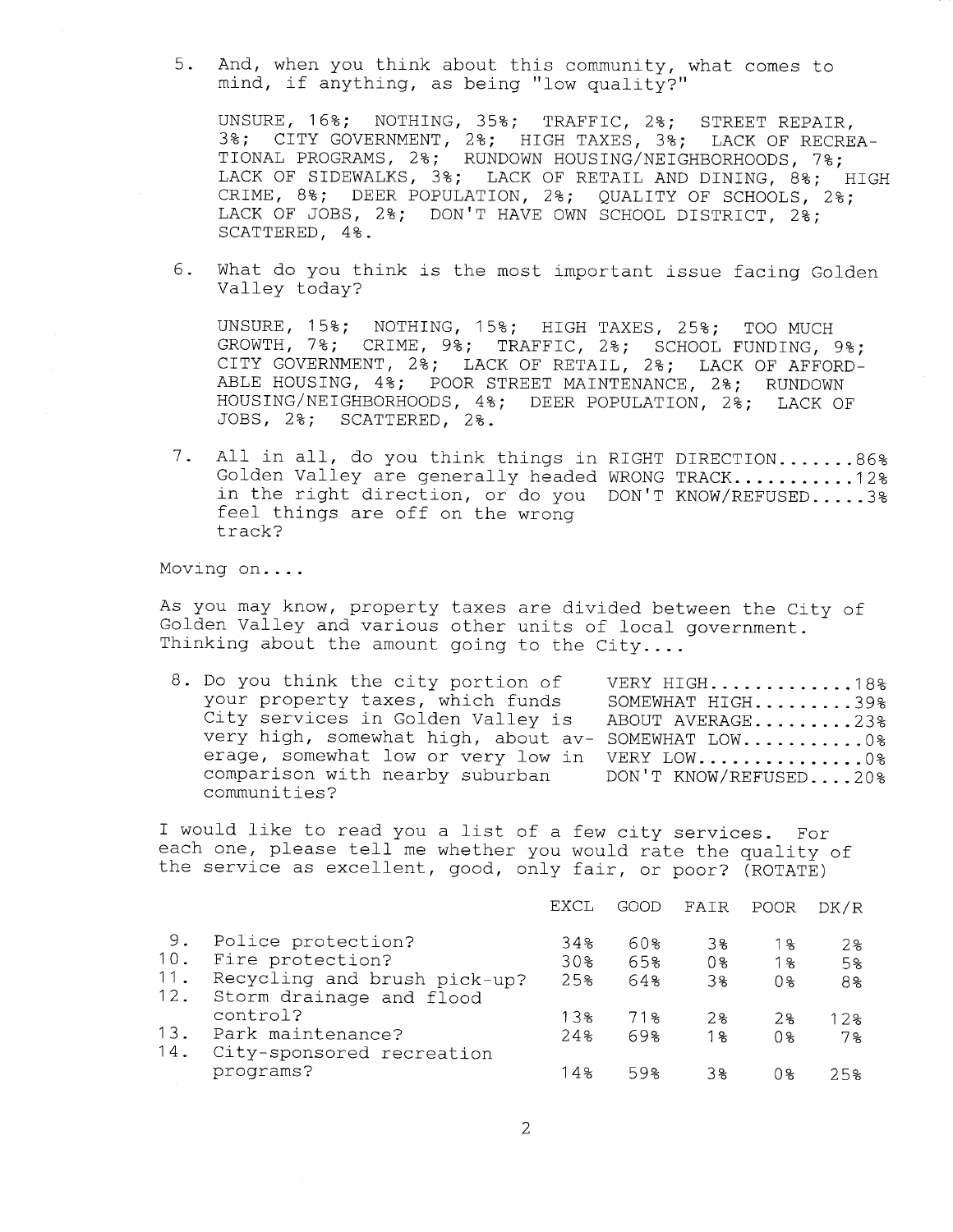|     |                                                                                                 | EXCL        |            | GOOD FAIR POOR DK/R |             |                        |
|-----|-------------------------------------------------------------------------------------------------|-------------|------------|---------------------|-------------|------------------------|
| 16. | 15. Neighborhood Watch Programs?<br>Animal control?                                             | 14%<br>8% - | 65%<br>72% | - 38                | 18<br>7% 2% | 19%<br>11 <sub>8</sub> |
|     | 17. Communications, such as news-<br>letters, cable television,<br>media coverage and web site? | 19%         | 77%        | - 2%                | 18          | 2.8                    |
|     | 18. Street lighting?                                                                            | 1 0 옹       |            | 76% 11%             | $-3$        | $1$ $\sim$             |

Now, for the next three city services, please consider only their job on city-maintained streets and roads. That means their job on city-maintained streets and roads. excluding interstate highways, state and county roads that are taken care of by other levels of government. Hence, Interstate 394, Highway 55, Highway 100, County Road 156 or Winnetka Avenue, should not be considered. How would you rate ....

|                            |     |     | EXCL GOOD FAIR POOR DK/R |    |               |
|----------------------------|-----|-----|--------------------------|----|---------------|
| 19. City street repair and |     |     |                          |    |               |
| maintenance?               |     |     | 16% 75% 7%               | 28 | $1$ $\approx$ |
| 20. Snow plowing?          | 22% | 74왕 | 3%                       | ∩° | $1$ $\approx$ |

IF ANY SERVICE IS RATED "ONLY FAIR" OR "POOR" IN QUESTIONS  $#9$  TO  $#20$ , ASK:  $(N=146)$ 

21. Why did you rate \_\_\_\_\_\_\_\_\_\_\_\_\_ as (only fair/ poor) ?

POOR STREET CONDITIONS, 20%; FLOOD CONTROLLING, 8%; LOOSE ANIMALS, 11%; NOT ENOUGH POLICE PATROLLING, 8%; NOT ENOUGH STREET LIGHTS, 26%; TOO MANY DEER, 8%; SLOW SERVICE, 3%; BETTER COMMUNICATION, 4%; NEED BETTER ORGANIZED NEIGHBORHOOD WATCH PROGRAM, 3%; POOR QUALITY OF SNOW PLOWING, 3%; MORE VARIETY OF RECREA-TIONAL PROGRAMS, 3%; SCATTERED, 2% .

|  | 22. | Would you favor or oppose a<br>tax increase to improve<br>? (NAME CITY<br>SERVICE, WAIT FOR RESPONSE)<br>Do you feel strongly that<br>way? | STRONGLY FAVOR2%<br>$FAVOR$ 29%<br>OPPOSE45%<br>STRONGLY OPPOSE9%<br>DON'T KNOW/REFUSED17% |
|--|-----|--------------------------------------------------------------------------------------------------------------------------------------------|--------------------------------------------------------------------------------------------|
|--|-----|--------------------------------------------------------------------------------------------------------------------------------------------|--------------------------------------------------------------------------------------------|

| 23. | How would you rate Golden Valley<br>city services in comparison with GOOD62%<br>neighboring communities -- excel- ONLY FAIR8%<br>lent, good,--only fair, or poor? POOR0% | EXCELLENT15%          |
|-----|--------------------------------------------------------------------------------------------------------------------------------------------------------------------------|-----------------------|
|     |                                                                                                                                                                          | DON'T KNOW/REFUSED16% |

24. When you consider the property EXCELLENT...............8%<br>taxes you pay and the quality of GOOD...................65% taxes you pay and the quality of GOOD. . . . . . . . . . . . . . . . . . <sup>650</sup> cance you pay and the quarrity of<br>city services you receive, would you rate the general value of city POOR.....................1% services as excellent, good, only DON'T KNOW/REFUSED....14% fair, or poor?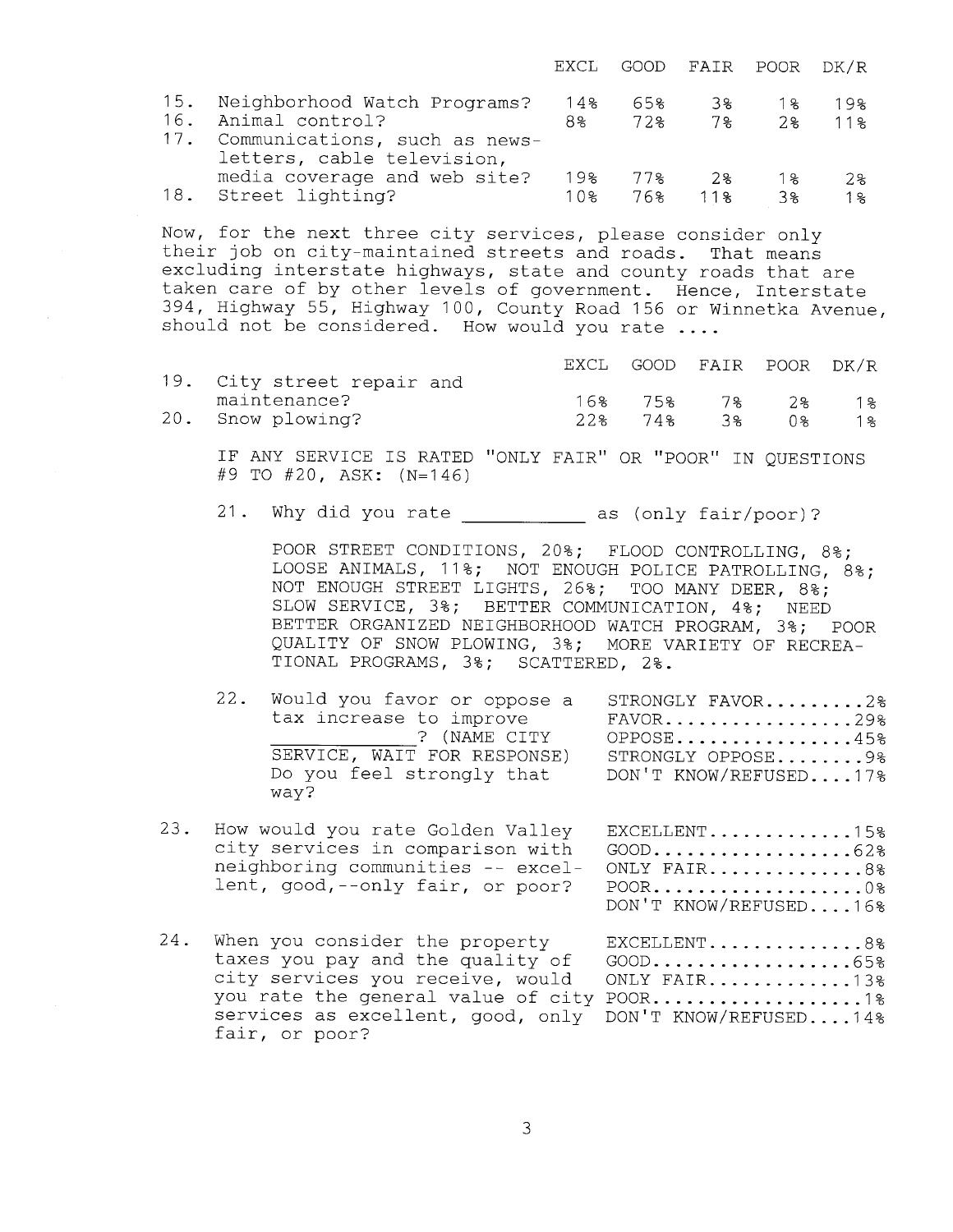25. Would you favor or oppose an in-<br>crease in city property taxes, OPPOSE................43% example and the complete of the server of the server of the crease in city property taxes, oppose..................43%<br>if it were needed to maintain DON'T KNOW/REFUSED....21% if it were needed to maintain<br>city services at their current level? IF "OPPOSE,"  $ASK: (N=173)$ 

26. What services would you be willing to see cut?

UNSURE, 10%; NONE, 67%; PARKS AND RECREATION, 15%; ADMINISTRATION, 2%; RECYCLING, 2%; STREET MAIN-TENANCE, 3%; SCATTERED, 1%.

Moving on. . . .

| 27. Are you aware of Inflow and Infil- YES47%<br>tration, called "I and I," which<br>is caused by utility customers        DON'T KNOW/REFUSED1%<br>improperly connecting sump pumps,<br>foundation drains, and roof drains<br>to the sanitary sewer system,<br>leading to unnecessary treatment<br>costs and higher operating costs<br>for the sanitary sewer utility? | $NO$ 52% |
|------------------------------------------------------------------------------------------------------------------------------------------------------------------------------------------------------------------------------------------------------------------------------------------------------------------------------------------------------------------------|----------|
|                                                                                                                                                                                                                                                                                                                                                                        |          |

28. Are you aware that the Metropoli- YES...................38% tan Council is charging cities MO............................61%<br>for the added sewer system volume DON'T KNOW/REFUSED.....1% for the added sewer system volume caused by Inflow and Infilitration or "I and I," which raises sanitary sewer fees and increases your City utility bill?

Moving on. . . . .

| 29.<br>How would you rate the general EXCELLENT10%<br>condition and appearance of indus- GOOD62%<br>trial and commercial properties -- ONLY FAIR26%<br>poor? | DON'T KNOW/REFUSED1% |
|--------------------------------------------------------------------------------------------------------------------------------------------------------------|----------------------|
|--------------------------------------------------------------------------------------------------------------------------------------------------------------|----------------------|

30. Would you support or oppose licen- SUPPORT................72% sing single and two-family resi- OPPOSE................15% dential properties when used for DON'T KNOW/REFUSED....13% rental purposes, in order to assure that the homes are wellmaintained and safe?

|  |  | 31. Do you think Golden Valley's cur- YES83%      |  |
|--|--|---------------------------------------------------|--|
|  |  | rent housing supply is an adequate NO14%          |  |
|  |  | mix of all types of housing? DON'T KNOW/REFUSED3% |  |

IF "NO,"  $ASK: (N=57)$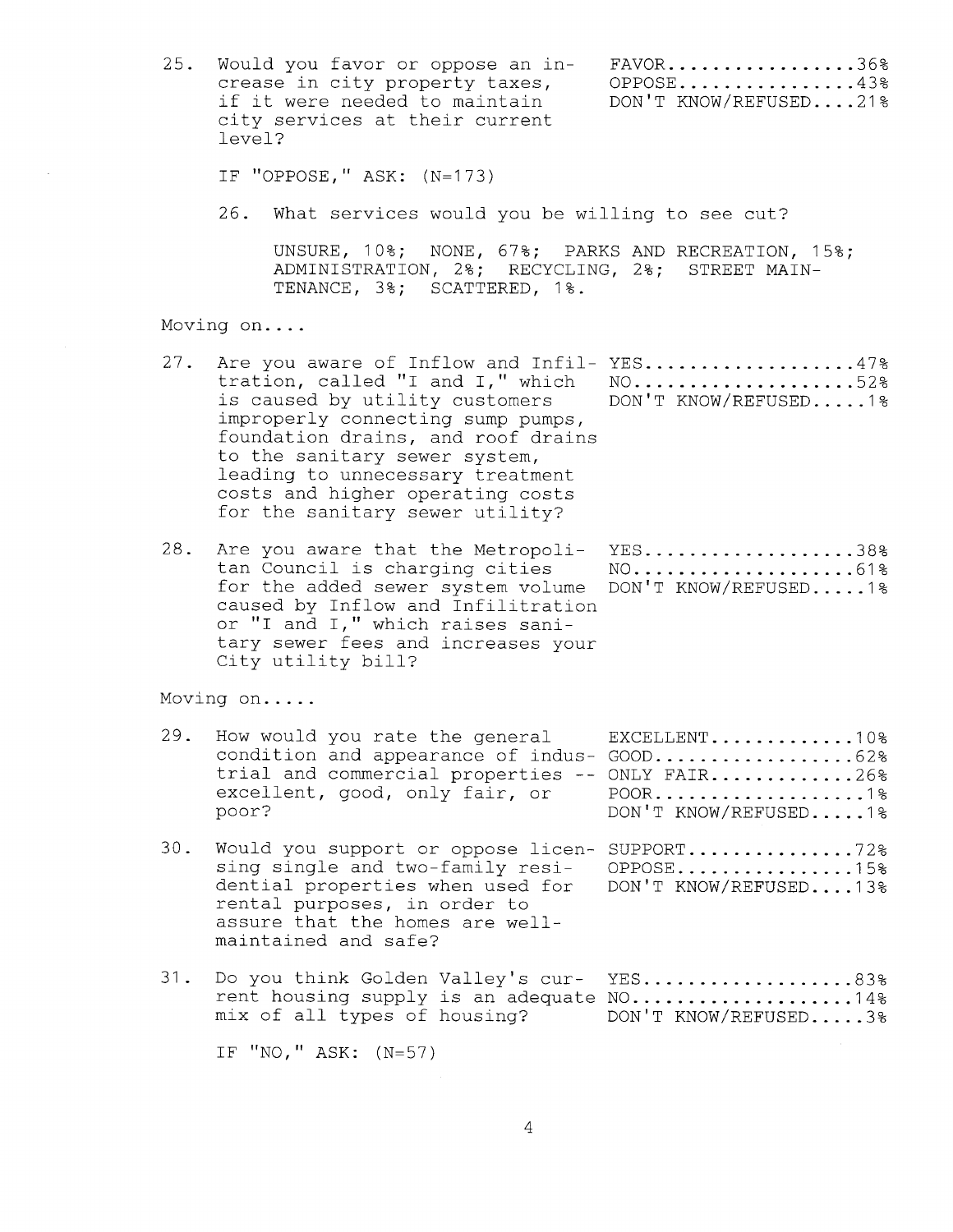32 . What type of housing do you think is needed in Golden Valley?

UNSURE, 5%; LOW INCOME, 28%; STARTER HOMES, 11%; MIDDLE INCOME, 7%; HIGH END HOUSING, 2%; TOO MUCH MULTI- HOUSING, 2%; AFFORDABLE HOUSING, 32%; AFFORD-ABLE RENTAL UNITS, 7%; SENIOR HOUSING, 7%.

Recent trends have encouraged significant remodeling, additional property subdivisions and even the tearing down and reconstruction of homes in Golden Valley.

| 33. | Do you think this is a good idea GOOD IDEA/STRONGLY14%<br>or bad idea in the City of Golden GOOD IDEA56%<br>Valley? (WAIT FOR RESPONSE) Do | BAD IDEA19%           |
|-----|--------------------------------------------------------------------------------------------------------------------------------------------|-----------------------|
|     | you feel strongly that way?                                                                                                                | BAD IDEA/STRONGLY3%   |
|     |                                                                                                                                            | DON'T KNOW/REFUSED 9% |

34. Do you support or oppose a city STRONGLY SUPPORT......17%<br>SUPPORT..............47% ordinance which would limit the SUPPORT..............47%<br>size of residential additions and OPPOSE................19% size of residential additions and new construction in Golden Valley? STRONGLY OPPOSE........3% (WAIT FOR RESPONSE) Do you feel DON'T KNOW/REFUSED.... 14% strongly that way?

Thinking about another topic....

| 35. Are there areas in Golden Valley | $\text{YES}\dots\dots\dots\dots\dots\dots\dots49\%$ |
|--------------------------------------|-----------------------------------------------------|
| where you would not feel safe        | $NO$ 50%                                            |
| walking alone at night?              | DON'T KNOW/REFUSED1%                                |

IF "YES," ASK: (N=196)

36 . What areas do you not feel safe walking alone at night? PROBE)

THEODORE WIRTH, 20%; EVERYWHERE, 57%; RETAIL AREAS, 4%; PARKS, 3%; MINNEAPOLIS BORDER, 6%; BASSETT CREEK, 2%; PARKING RAMPS, 3%; TRAILS, 2%; DOUGLAS DRIVE, 3%; SCATTERED, 2%.

- 37. Do you feel safe in your immediate YES.....................71% neighborhood walking alone at NO . . . . . . . . . . . . . . . . . . . 28% DON'T KNOW/REFUSED.....1%
- 38. How would you rate the amount of TOO MUCH.................1%<br>traffic enforcement by the police ABOUT RIGHT AMOUNT....83% traffic enforcement by the police ABOUT RIGHT AMOUNT....83%<br>in your neighborhood -- too much, NOT ENOUGH...........14% in your neighborhood -- too much, NOT ENOUGH...........14%<br>about right amount or not enough? DON'T KNOW/REFUSED.....1% about right amount or not enough?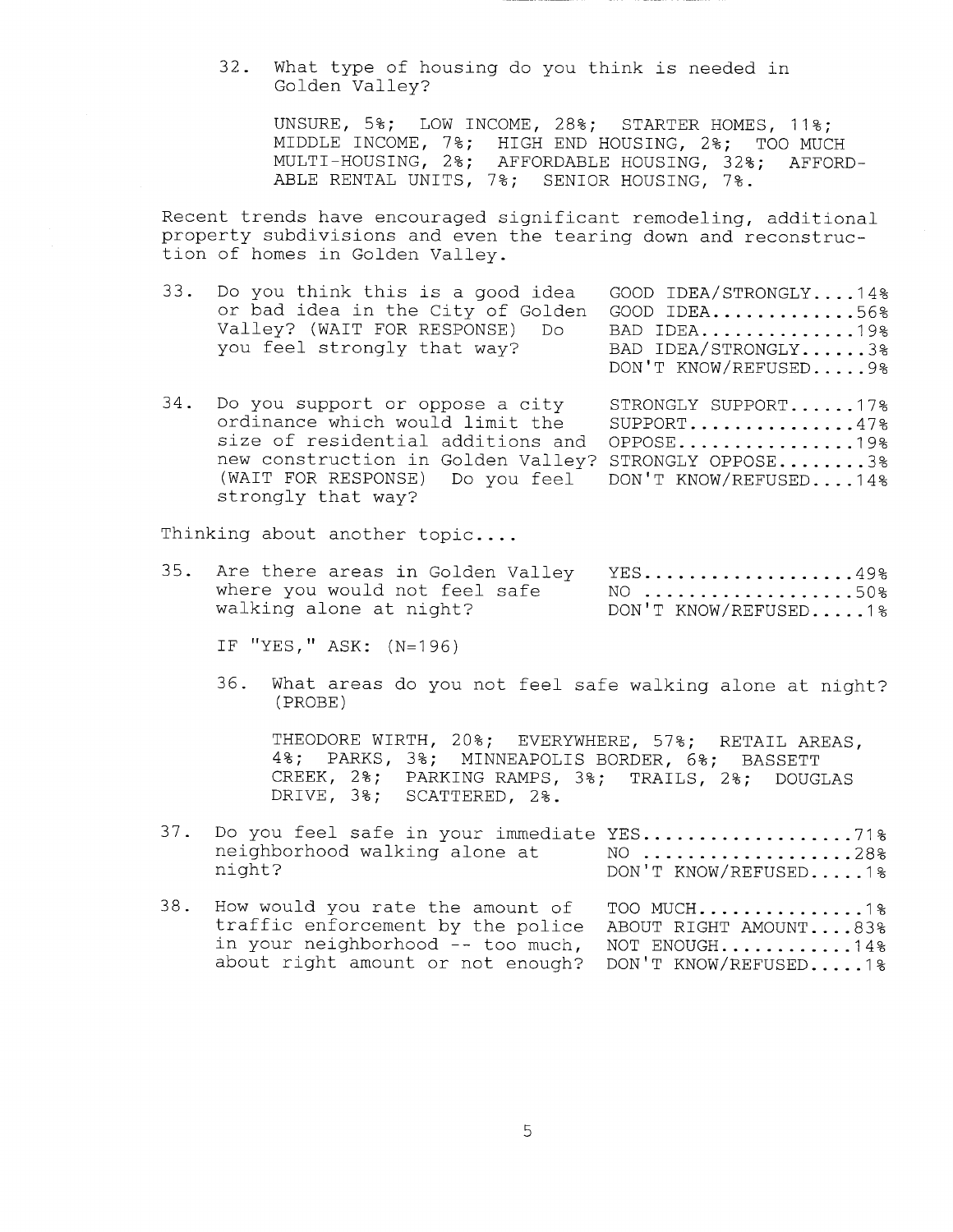- 39. Are you aware that fire protection YES.....................84%<br>in the City of Golden Valley is NO.....................15% in the City of Golden Valley is NO.....................15%<br>provided by paid on-call fire- DON'T KNOW/REFUSED.....1% provided by paid on-call firefighters consisting of residents and corporate employees in the city?
- 40. Would you or any members of your YES....................8% household ever consider becoming a NO......................89%<br>firefighter in the city? DON'T KNOW/REFUSED.....3% firefighter in the city?

IF " NO, " ASK: ( N= 354)

41 . Could the City of Golden Valley offer anything to entice you or members of your household to become <sup>a</sup> firefighter? (IF "YES," ASK:) What would that be?

NO, 99%; HIGHER PAY THAN CURRENT JOB, 1%.

Changing topics....

For each of the following, please tell me whether the City is too tough, about right, or not tough enough in enforcing city codes on the nuisances .

|     |                         | TOO | NOT    | ABO        | DK/        |
|-----|-------------------------|-----|--------|------------|------------|
|     |                         | TOU | TOU    | <b>RTG</b> | <b>REF</b> |
| 42. | The number of vehicles  |     |        |            |            |
|     | parked on a residential |     |        |            |            |
|     | property?               | 4옹  | 19%    | 68%        | 98         |
| 43. | Storage of RVs on a     |     |        |            |            |
|     | residential property?   | 7 옹 | $12$ * | 69%        | $12$ .     |

Moving on. . . . .

- 44. Do you participate in the curbside YES....................86% recycling program by separating NO. . . . . . . . . . . . . . . . . . . . <sup>130</sup> recyclable items from the rest of DON'T KNOW/REFUSED.....1% your garbage?
- 45 . Are there any changes or improvements you would make to the curbside recycling program? (IF " YES, " ASK: ) What would that be?

UNSURE, 6%; NO, 72%; TAKE MORE VARIETY, 9%; BETTER COMMU-NICATION ABOUT ACCEPTED ITEMS, 2%; BIGGER BINS, 6%; SINGLE SORT SYSTEM, 3%; SCATTERED, 2%.

Most communities have one of two systems for refuse collection. In a multiple collection system, like the City of Golden Valley, residents choose their hauler from several different companies serving the community. Several other cities use an organized collection system, where the City contracts with one hauler for the entire community. In <sup>a</sup> multiple collection system, residents have the ability to choose, but many neighborhoods may have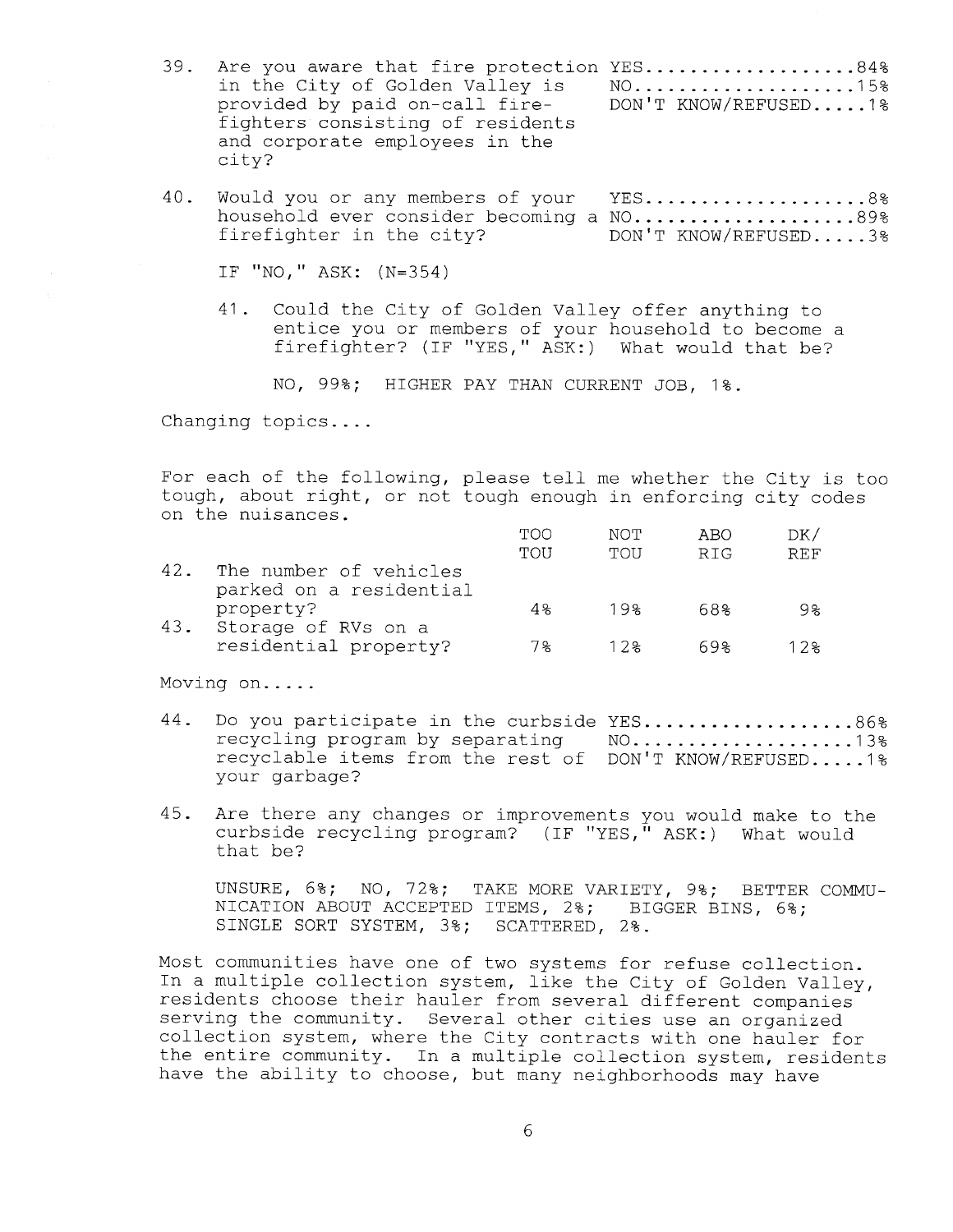numerous trucks collecting garbage on their street at different times throughout the day and week. In <sup>a</sup> organized collection system, all residents are assigned <sup>a</sup> specific hauler, but only that company's truck appears in the neighborhood on a specific day.

46. Would you favor or oppose the City STRONGLY FAVOR......... 6% of Golden Valley changing from the FAVOR..................13% current system in which residents OPPOSE................52% may choose from several different STRONGLY OPPOSE.......12% haulers to a system where the City DON'T KNOW/REFUSED....18% chooses <sup>a</sup> hauler for the whole community? (WAIT FOR RESPONSE) Do you feel strongly that way?

In another option, the City would continue to give residents the option of choosing their own hauler, but require all haulers to pick- up garbage on the same day in <sup>a</sup> neighborhood.

| 47. Would you favor or oppose the City STRONGLY FAVOR18%<br>of Golden Valley continuing to<br>allow residents to choose their OPPOSE18%<br>own hauler, but require all<br>haulers to pick-up garbage on the DON'T KNOW/REFUSED16%<br>same day in a neighborhood? (WAIT<br>FOR RESPONSE) Do you feel<br>strongly that way? | $FAVOR$ 47%<br>STRONGLY OPPOSE2% |
|---------------------------------------------------------------------------------------------------------------------------------------------------------------------------------------------------------------------------------------------------------------------------------------------------------------------------|----------------------------------|
|---------------------------------------------------------------------------------------------------------------------------------------------------------------------------------------------------------------------------------------------------------------------------------------------------------------------------|----------------------------------|

Continuing. . . .

The Golden Valley park system is composed of larger community parks and smaller neighborhood parks, trails, community ballfields, and open spaces and natural areas. Of these facilities, which have you or members of your household used during the past year? YES NO DK.

|     |                                                                  | 11 L J | $1$ V $\sqrt{ }$ | 77 F           |  |
|-----|------------------------------------------------------------------|--------|------------------|----------------|--|
| 48. | Community and/or neighborhood parks?                             | 65%    | 35%              | 0 <sub>8</sub> |  |
| 49. | Trails?                                                          | 618    | 39%              | 0%             |  |
| 50. | Community ballfields?                                            | 24%    | 76%              | 0 <sub>8</sub> |  |
| 51. | Open spaces and natural areas?                                   | 51%    | 49%              | 0 <sub>8</sub> |  |
| 52. | Brookview Golf Course?                                           | 26%    | 74%              | 0%             |  |
| 53. | Brookview Community Center?                                      | 26%    | 74%              | 0 <sub>8</sub> |  |
| 54. | The Davis Community Center, also known                           |        |                  |                |  |
|     | as the Meadowbrook Community Center?                             | 13%    | 87%              | 08             |  |
| 55. | Brookview Picnic Shelters?                                       | 33%    | 67%              | 1 <sub>8</sub> |  |
| 56. | In general, do you feel that<br>existing recreational facilities |        | YES94%<br>NO 4%  |                |  |
|     |                                                                  |        |                  |                |  |

offered by the City meet the DON'T KNOW/REFUSED.....3% needs of you and members of your household?

IF "NO,"  $ASK: (N=16)$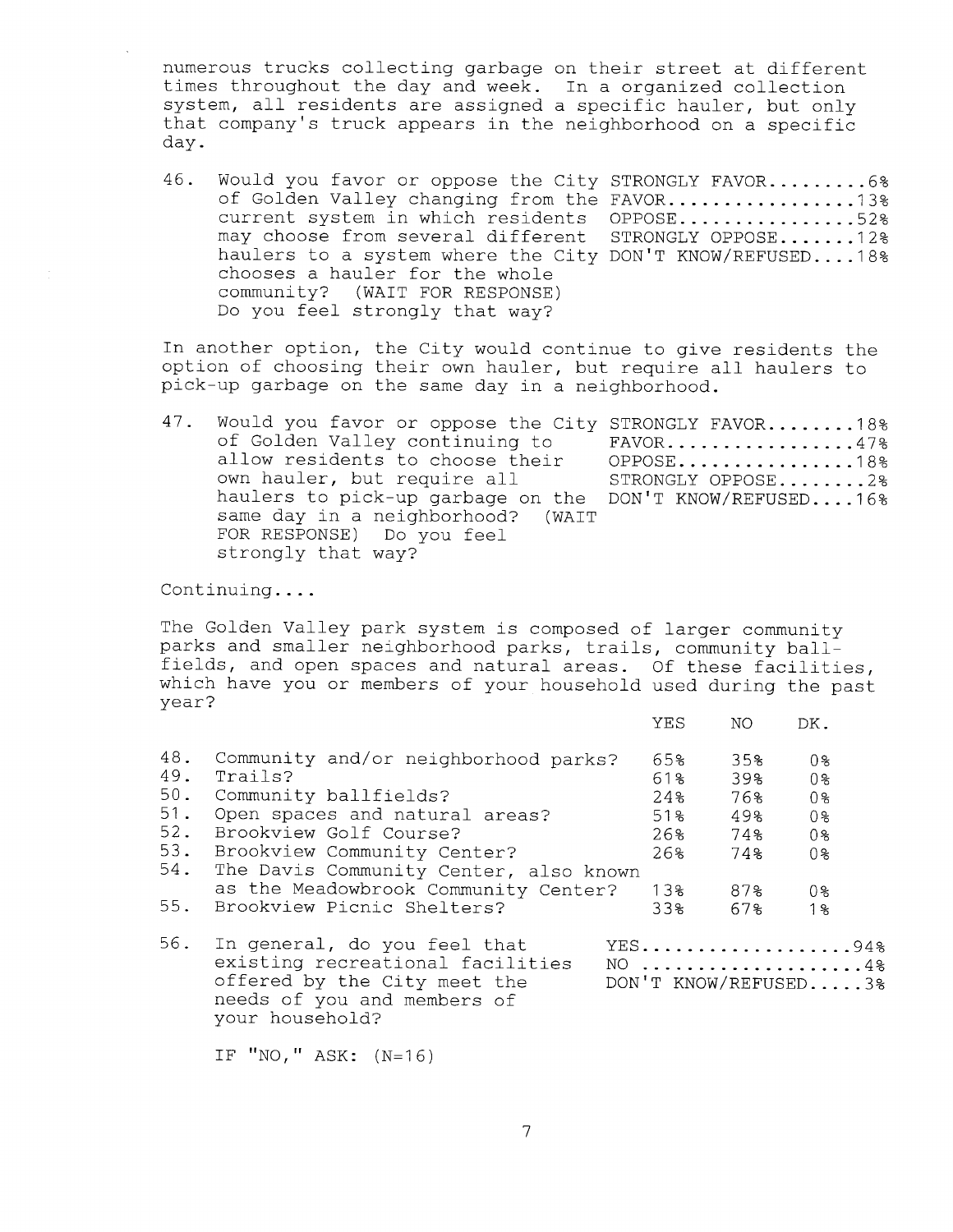57 . What additional recreational facilities would you like to see the City offer its residents?

POOL, 44%; TRAILS, 19%; BALLFIELDS, 6%; COMMUNITY CENTER, 13%; TENNIS COURTS, 6%; ICE ARENA, 6%; SENIOR CENTER, 6% .

During the past two years....

58. Have you or members of your house- YES...................20% hold participated in any City NO. . . . . . . . . . . . . . . . . . . . <sup>800</sup> park and recreation programs? DON'T KNOW/REFUSED.....00

IF "YES," ASK: (N=81)

59 . Which ones? (PROBE FOR SPECIFICS)

SOFTBALL/BASEBALL, 42%; GOLF, 7%; SOCCER, 20%; DANCE/MUSIC, 4%; FITNESS, 2%; COMMUNITY EDUCATION, 4%; CHILDREN'S ACTIVITIES, 15%; MULTIPLE SPORTS, 5%; SCATTERED, 1%.

- 60. Were you satisfied or dis-<br>SATISFIED.............99% satisfied with your exper-<br>ience?<br>DON'T KNOW/REFUSED 1% DON'T KNOW/REFUSED.....1%
- 61. Does the current mix of City park YES....................94% and recreation programming meet  $N0$ ........................3% the needs of your household? DON'T KNOW/REFUSED.....4%

IF "NO," ASK:  $(N=10)$ 

62. What program(s) do you feel are lacking?

UNSURE, 10%; SWIMMING LESSONS, 20%; PROGRAMS IN THE EVENING, 10%; MORE VARIETY OF YOUTH PROGRAMS, 50%; FITNESS PROGRAMS, 10% .

63. Do you or members of your household currently leave the city for park and recreation facilities or activities? (IF "YES," ASK:) What would that be?

NO, 78%; LAKES, 5%; WALKING TRAILS, 3%; BIKING TRAILS, 1%; ICE ARENA, 1%; SWIMMING POOL, 6%; GOLF, 2%; FITNESS CENTER, 1%; SCATTERED, 3%.

Changing topics . . . .

| 64. | How would you rate the City's<br>sidewalk system -- excellent,<br>good, only fair, or poor? | EXCELLENT6%<br>$GOOD$ 65%<br>ONLY FAIR16%<br>DON'T KNOW/REFUSED4% |
|-----|---------------------------------------------------------------------------------------------|-------------------------------------------------------------------|
|     |                                                                                             |                                                                   |

IF "ONLY FAIR" OR "POOR," ASK: (N=102)

8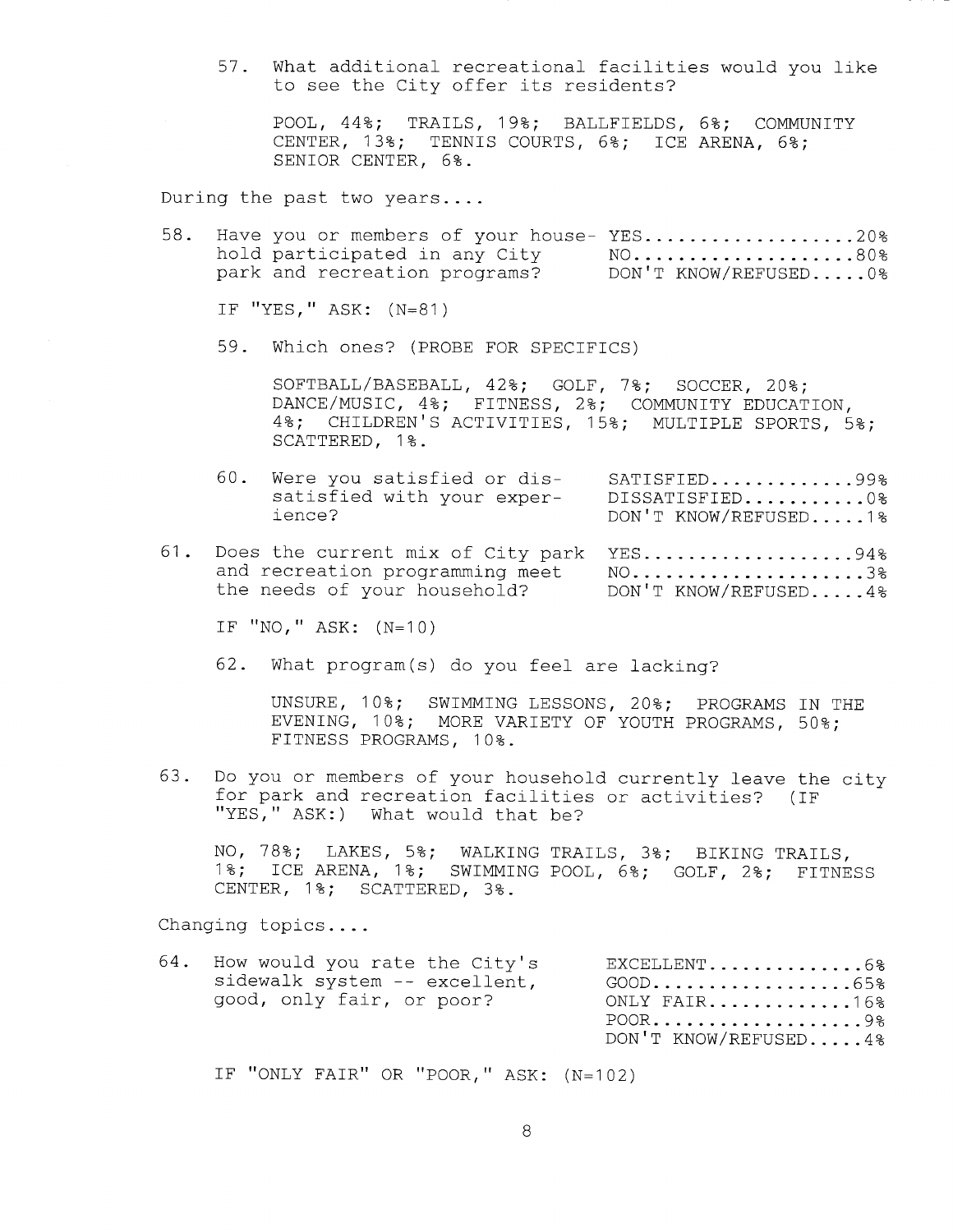65. Why did you rate it as (only fair/poor)?

NOT ENOUGH SIDEWALKS, 87%; NEED MORE IN RESIDENTIAL AREAS, 8%; NEED BETTER MAINTENANCE, 5%.

Moving on. . . .

|  | to go to work? |  |  | 66. Do you leave the City of Golden YES50%<br>Valley on a regular or daily basis NO17%<br>NOT EMPLOYED/RETIRED34%<br>DON'T KNOW/REFUSED0% |  |
|--|----------------|--|--|-------------------------------------------------------------------------------------------------------------------------------------------|--|
|  |                |  |  |                                                                                                                                           |  |

IF " YES, " ASK: ( N= 199)

|          | 67. How would you rate the ease EXCELLENT20% |  |
|----------|----------------------------------------------|--|
|          | of getting to and from work GOOD65%          |  |
|          | -- excellent, good, only fair ONLY FAIR15%   |  |
| or poor? |                                              |  |
|          | DON'T KNOW/REFUSED0%                         |  |

- 68. How would you rate the ease of EXCELLENT.............15% getting from place to place within GOOD....................76%<br>the City of Golden Valley -- ex- ONLY FAIR...............8% the City of Golden Valley -- ex- ONLY FAIR...............8%<br>cellent, good, only fair or poor? POOR.....................0% cellent, good, only fair or poor? DON' T KNOW/ REFUSED. . . . . 1 %
- 69. Have you used public transporta-<br>tion during the past two years? NO.....................86% tion during the past two years? DON'T KNOW/REFUSED.....0%

IF "YES," ASK: (N=57)

70. How would you rate your ex- EXCELLENT.............16% perience -- excellent, good, GOOD.....................67%<br>only fair or poor? ONLY FAIR..............12% ONLY FAIR.  $\dots \dots \dots \dots 128$ POOR...................4% DON'T KNOW/REFUSED.....2%

IF "NO" IN QUESTION  $#69$ , ASK:  $(N=342)$ 

| 71. Would you use public trans- YES18%<br>portation if there were more NO80%<br>routes and destinations<br>offered? | DON'T KNOW/REFUSED2% |
|---------------------------------------------------------------------------------------------------------------------|----------------------|
|                                                                                                                     |                      |

IF "YES" ASK:  $(N=60)$ 

72 . Would you support or op- SUPPORT. . . . . . . . . . . . . . . 800 pose an expansion in OPPOSE.................20%<br>public transportation DON'T KNOW/REFUSED.....0% routes and destinations if it meant more buses if it meant more buses<br>on residential streets?

IF "YES," ASK:  $(N=48)$ 

pon't know/ REFUSED. .... 0%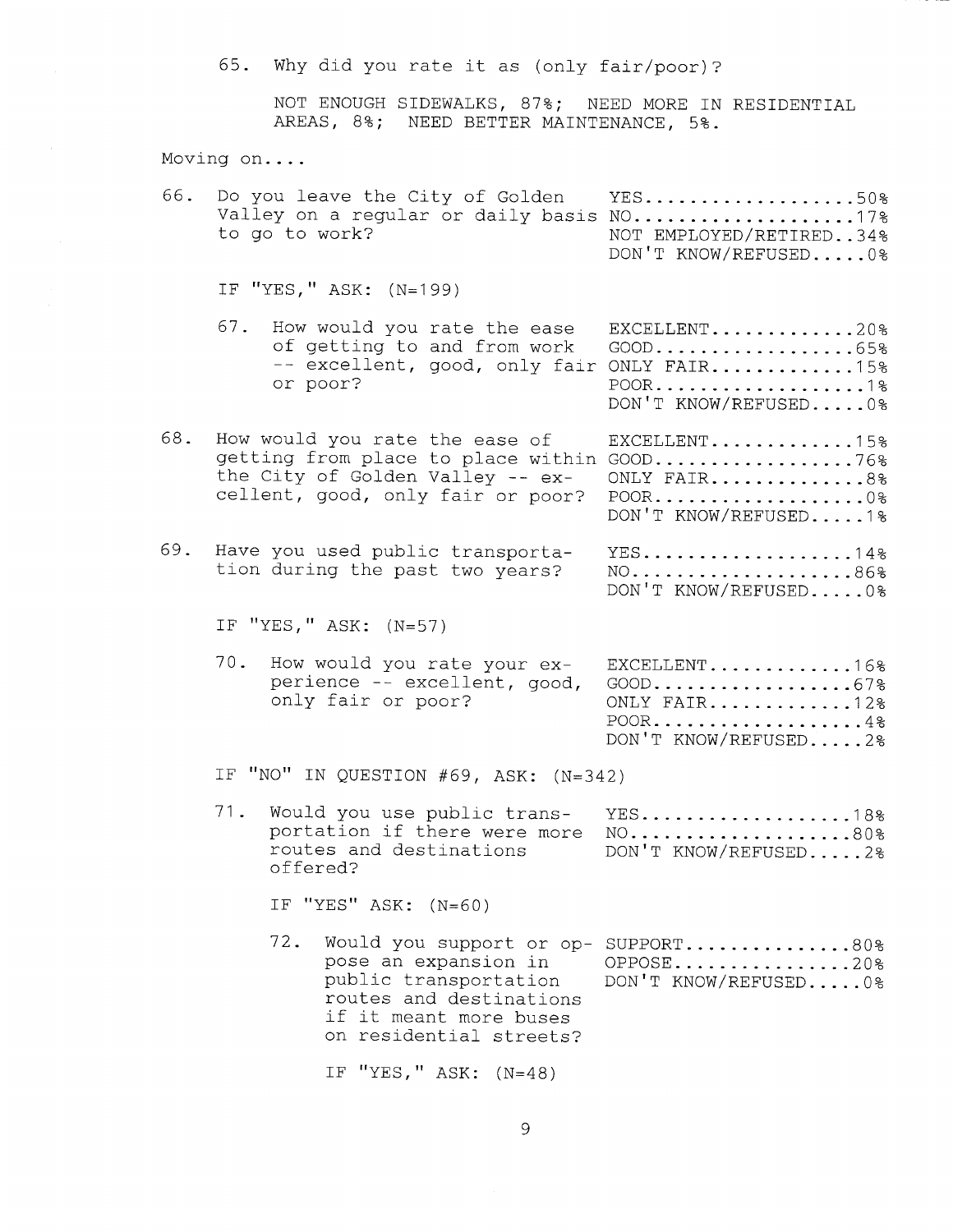73. Would you still SUPPORT................79%<br>support an expan- OPPOSE................17% support an expan- OPPOSE................17%<br>sion in public DON'T KNOW/REFUSED.....4% DON'T KNOW/REFUSED.....4% transportation routes and destina-tions if it meant more buses on YOUR residential street?

Changing topics . . . .

- 74. Other than voting, do you feel YES...........................61%<br>that if you wanted to, you could NO ....................32% that if you wanted to, you could have a say about the way the City DON'T KNOW/REFUSED.....8% of Golden Valley runs things?
- 75. How much do you feel you know A GREAT DEAL...........2%<br>about the work of the Mayor and A FAIR AMOUNT.........35% about the work of the Mayor and City Council -- <sup>a</sup> great deal, <sup>a</sup> VERY LITTLE. . . . . . . . . . . 48% fair amount, very little, or none NONE AT ALL. . . . . . . . . . . 14% fair amount, very little, or none NONE AT ALL...........14%<br>at all? DON'T KNOW/REFUSED.....2%
- 76. From what you know, do you approve STRONGLY APPROVE.......3% or disapprove of the job the Mayor APPROVE................54% and City Council are doing? (WAIT DISAPPROVE............11%<br>FOR RESPONSE) And do you feel STRONGLY DISAPPROVE....1% FOR RESPONSE) And do you feel<br>strongly that way? DON'T KNOW/REFUSED....32%

IF A JUDGMENT IS GIVEN, ASK: (N=274)

77. Could you tell me why you feel that way?

UNSURE, 2%; NO PROBLEMS, 31%; GOOD JOB, 26%; SPECIF-IC ISSUE, 6%; DON'T LISTEN, 6%; NICE CITY, 4%; GOOD CITY SERVICES, 2%; GOOD COMMUNICATION, 7%; HELPFUL 2%; COULD IMPROVE, 5%; LISTEN, 5%; POOR SPENDING.  $4\%$ .

| 78. | How much first hand contact have<br>you had with the Golden Valley<br>City staff -- quite a lot, some,<br>very little, or none?                                | QUITE A LOT4%<br>$SOME \ldots \ldots \ldots \ldots \ldots \ldots 318$<br>VERY LITTLE36%<br>NONE28%<br>DON'T KNOW/REFUSED1% |
|-----|----------------------------------------------------------------------------------------------------------------------------------------------------------------|----------------------------------------------------------------------------------------------------------------------------|
| 79. | From what you have heard or seen,<br>how would you rate the job per-<br>formance of the Golden Valley<br>City staff -- excellent, good,<br>only fair, or poor? | EXCELLENT9%<br>$GOOD$ 49%<br>ONLY FAIR5%<br>DON'T KNOW/REFUSED36%                                                          |

IF <sup>A</sup> JUDGMENT IS GIVEN, ASK: ( N= 256)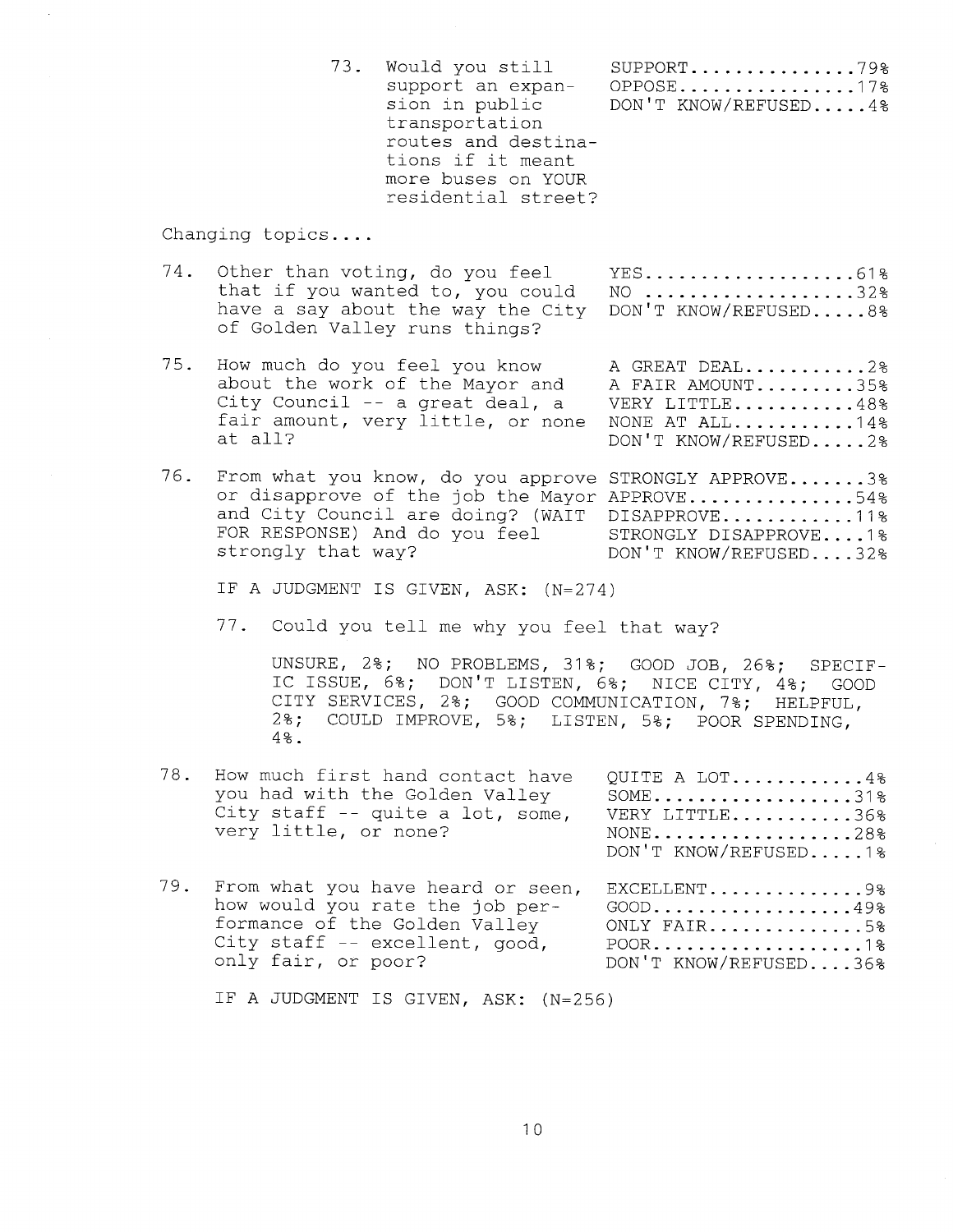80. Could you tell me why you feel that way?

UNSURE, 2%; NO PROBLEMS, 5%; GOOD JOB, 8%; SPECIFIC ISSUE, 2%; POOR JOB, 4%; GOOD CITY SERVICES, 6%; GOOD COMMUNICATION, 6%; HELPFUL, 48%; FRIENDLY, 18%; COULD IMPROVE, 3% .

Changing topics . . . .

As you may know, the City of Golden Valley involved residents in <sup>a</sup> visioning program for the future of Golden Valley. This program was called "Envision Golden Valley. "

| 81. Were you aware of "Envision<br>Golden Valley?"                                                       | $YES \ldots \ldots \ldots \ldots \ldots \ldots \ldots 678$<br>$NO$ 33%<br>DON'T KNOW/REFUSED1% |
|----------------------------------------------------------------------------------------------------------|------------------------------------------------------------------------------------------------|
| 82. Did you or any members of your YES20%<br>household participate in "Envision NO80%<br>Golden Valley?" | DON'T KNOW/REFUSED1%                                                                           |

I am going to read you <sup>a</sup> list of goals the City Council adopted, which were also identified as priorities through "Envision Golden Valley. " For each one, please tell me if you were aware of it or not .

| $1\%$          |
|----------------|
|                |
| 0 <sub>3</sub> |
|                |
| 1 <sub>8</sub> |
|                |
| 1 <sub>8</sub> |
|                |
| 1 움            |
|                |
| 1 옹            |
|                |

Moving on. . . . . .

89. What is your principal source of information about Golden Valley City Government and its activities?

NOTHING, 2%; LOCAL NEWSPAPER, 23%; CITY NEWSLETTER, 58%; WORD OF MOUTH, 6%; WEBSITE, 3%; MEETINGS, 2%; CABLE TV, 5%; SCATTERED, 2%.

90 . How would you prefer to receive information about Golden Valley City Government and its activities?

NONE, 2%; LOCAL NEWSPAPER, 20%; CITY NEWSLETTER, 58%; WORD OF MOUTH, 5%; WEBSITE, 4%; CABLE TV, 5%; MAILINGS, 3%; E- MAIL, 2%; SCATTERED, 2% .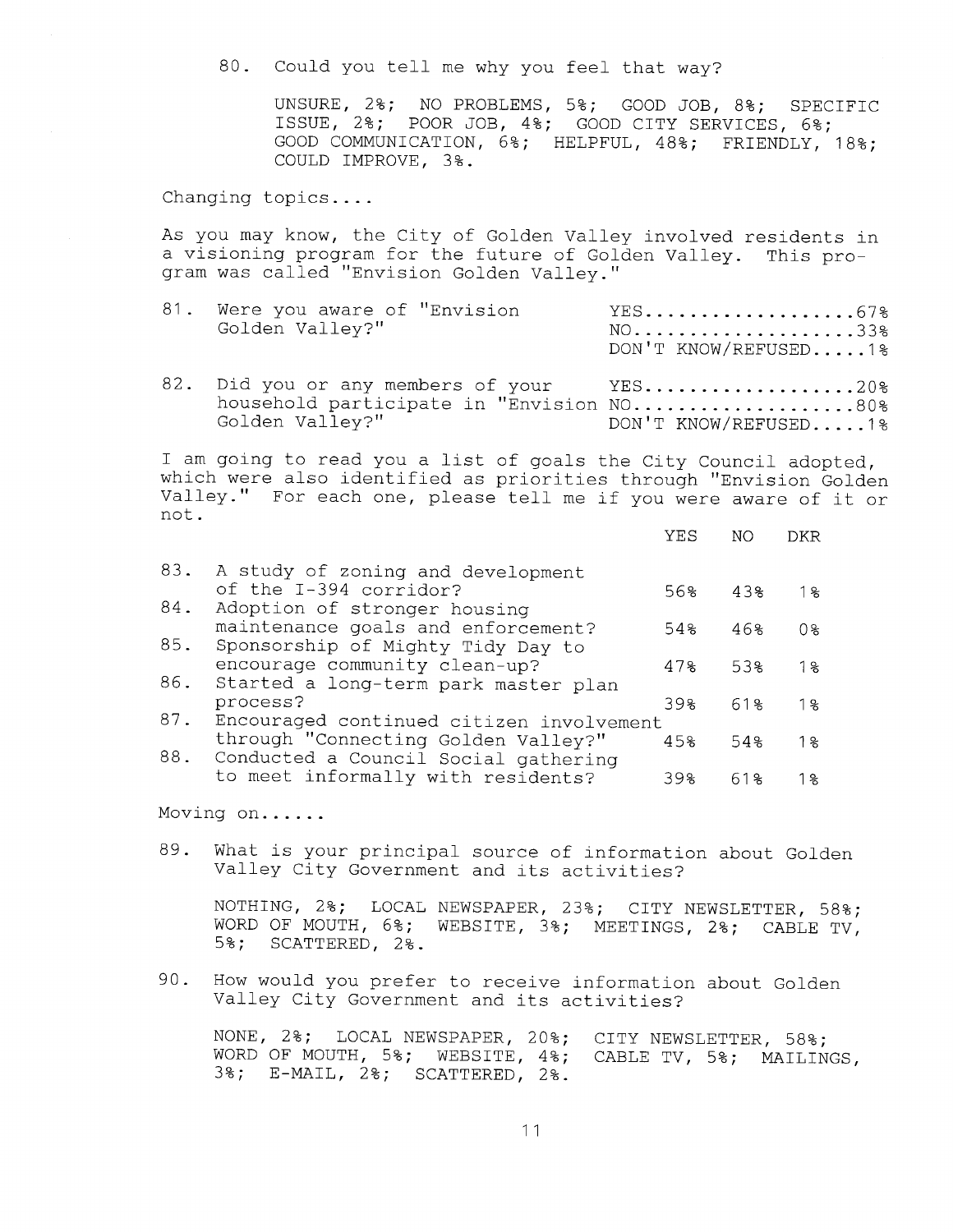| 91. |     | During the past year, did you<br>receive the "Golden Valley City<br>News," the City's newsletter which DON'T KNOW/REFUSED 0%<br>comes out every other month?                                               |     |         |     | YES95%<br>NO 5%                                                                         |  |
|-----|-----|------------------------------------------------------------------------------------------------------------------------------------------------------------------------------------------------------------|-----|---------|-----|-----------------------------------------------------------------------------------------|--|
|     |     | IF "YES, " ASK: (N=379)                                                                                                                                                                                    |     |         |     |                                                                                         |  |
|     | 92. | Do you or any members of your YES90%<br>household regularly read it?                                                                                                                                       |     |         |     | NO 10%<br>DON'T KNOW/REFUSED0%                                                          |  |
|     |     | IF "YES, " ASK: (N=340)                                                                                                                                                                                    |     |         |     |                                                                                         |  |
|     | 93. | How would you rate the<br>content of the newslet-<br>ter -- excellent, good,<br>only fair, or poor?                                                                                                        |     |         |     | EXCELLENT14%<br>$GOOD$ 80%<br>ONLY FAIR6%<br>$POOR$ 0%<br>DON'T KNOW/REFUSED0%          |  |
|     | 94. | How would you rate the<br>format and appearance of GOOD76%<br>the newsletter -- excel- ONLY FAIR9%<br>lent, good, only fair,<br>or poor?                                                                   |     |         |     | EXCELLENT15%<br>POOR0%<br>DON'T KNOW/REFUSED1%                                          |  |
|     | 95. | Are there any changes or improvements you would<br>make to the City's newsletter?                                                                                                                          |     |         |     |                                                                                         |  |
|     |     | NO, 90%; MORE FREQUENT, 2%; BLACK AND WHITE, 2%;<br>LARGER PRINT, 2%; SCATTERED, 4%.                                                                                                                       |     |         |     |                                                                                         |  |
|     | 96. | Do you sometimes clip<br>the entire page or a<br>specific article for<br>future reference, or do<br>you throw it away or re-<br>cycle after you have<br>read it?                                           |     |         |     | SOMETIMES CLIP29%<br>THROW AWAY/RECYCLE34%<br>BOTH $(VOL.)$ 37%<br>DON'T KNOW/REFUSED0% |  |
| 97. |     | Does your household currently sub-YES67%<br>scribe to cable television?                                                                                                                                    |     |         |     | NO 33%<br>DON'T KNOW/REFUSED0%                                                          |  |
|     |     | IF "YES," ASK: (N=269)                                                                                                                                                                                     |     |         |     |                                                                                         |  |
|     |     | I would like to read you a short list of programs shown on<br>Golden Valley Government Channels. For each one, please<br>tell me if you frequently watch it, occasionally watch it,<br>or do not watch it. |     |         |     |                                                                                         |  |
|     |     |                                                                                                                                                                                                            | FRQ | OCC     | DNT | DKR                                                                                     |  |
|     | 98. | Bulletin Board listing of<br>meetings, events and<br>information?                                                                                                                                          | 6%  | 37% 57% |     | 0 <sub>8</sub>                                                                          |  |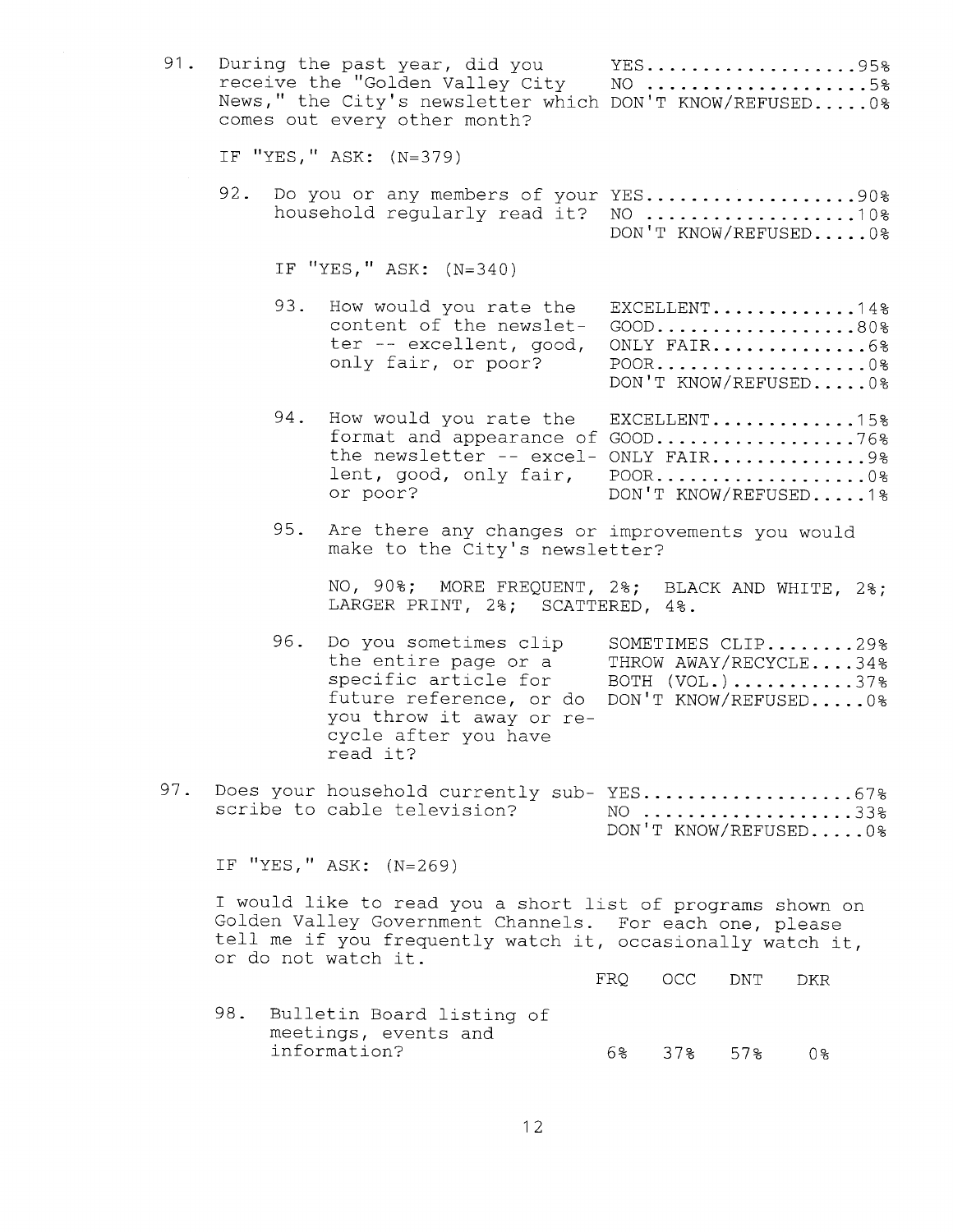|        |          |                                                                                                                                                                                                                                                                      | <b>FRQ</b>                               | OCC               | <b>DNT</b>        | <b>DKR</b>                                                                                          |  |
|--------|----------|----------------------------------------------------------------------------------------------------------------------------------------------------------------------------------------------------------------------------------------------------------------------|------------------------------------------|-------------------|-------------------|-----------------------------------------------------------------------------------------------------|--|
|        |          | 99. Live or taped re-broadcasts<br>of City Council meetings?<br>100. Cable 12 News?<br>101. Northwest Cities?<br>102. City programming, such as                                                                                                                      | 10 <sub>8</sub><br>10 <sub>8</sub><br>3% | 38%<br>43%<br>29% | 52%<br>47%<br>67% | 0 <sub>8</sub><br>0 <sub>8</sub><br>$1\%$                                                           |  |
|        |          | city updates and special<br>meetings?                                                                                                                                                                                                                                | 3%                                       |                   | $30\%$ 67% 1%     |                                                                                                     |  |
| place? |          | 103. Do you have access to the Internet HOME ONLY36%<br>at home only, at work only, at<br>both home and work, or at neither                                                                                                                                          |                                          |                   |                   | WORK ONLY2%<br>BOTH HOME AND WORK34%<br>NEITHER PLACE28%<br>DON'T KNOW/REFUSED0%                    |  |
|        |          | IF INTERNET ACCESS AT HOME, ASK: (N=277)                                                                                                                                                                                                                             |                                          |                   |                   |                                                                                                     |  |
|        |          | 104. How do you connect to the<br>internet at home--on a dial-<br>up modem at 28K, on a dial-up YES/DSL25%<br>modem at 56K, DSL, T-1 line,<br>Comcast High Speed Internet, YES/COMCAST HI SPEED46%<br>or some other way? (IF YES/WIRELESS2%<br>"OTHER, " ASK: ) How? |                                          |                   |                   | YES/DIAL-UP AT 28K5%<br>YES/DIAL-UP AT 56K16%<br>$YES/T-1$ 0%<br>DON'T KNOW/REFUSED5%               |  |
|        |          | IF "HOME, ""WORK, " OR "BOTH, " IN #103, ASK: (N=287)                                                                                                                                                                                                                |                                          |                   |                   |                                                                                                     |  |
|        | website? | 105. Have you accessed the City's                                                                                                                                                                                                                                    |                                          |                   |                   | YES46%<br>$NO.$ 53%<br>DON'T KNOW/REFUSED1%                                                         |  |
|        |          | IF "YES," ASK: $(N=131)$                                                                                                                                                                                                                                             |                                          |                   |                   |                                                                                                     |  |
|        |          | 106. How would you rate the EXCELLENT2%<br>city's website -- excel- GOOD84%<br>lent, good, only fair,<br>or poor?                                                                                                                                                    |                                          |                   |                   | ONLY FAIR12%<br>DON'T KNOW/REFUSED1%                                                                |  |
|        |          | 107. How often do you visit<br>the website $-$ daily,<br>weekly, monthly, less<br>often, or whenever<br>needed?                                                                                                                                                      |                                          |                   |                   | $DAILY$ 0%<br>WEEKLY4%<br>MONTHLY11%<br>LESS OFTEN35%<br>WHENEVER NEEDED50%<br>DON'T KNOW/REFUSED0% |  |
|        |          | 108. Were you able to find<br>what you were looking<br>for?                                                                                                                                                                                                          |                                          |                   |                   | $YES$ 92%<br>NO5%<br>DON'T KNOW/REFUSED2%                                                           |  |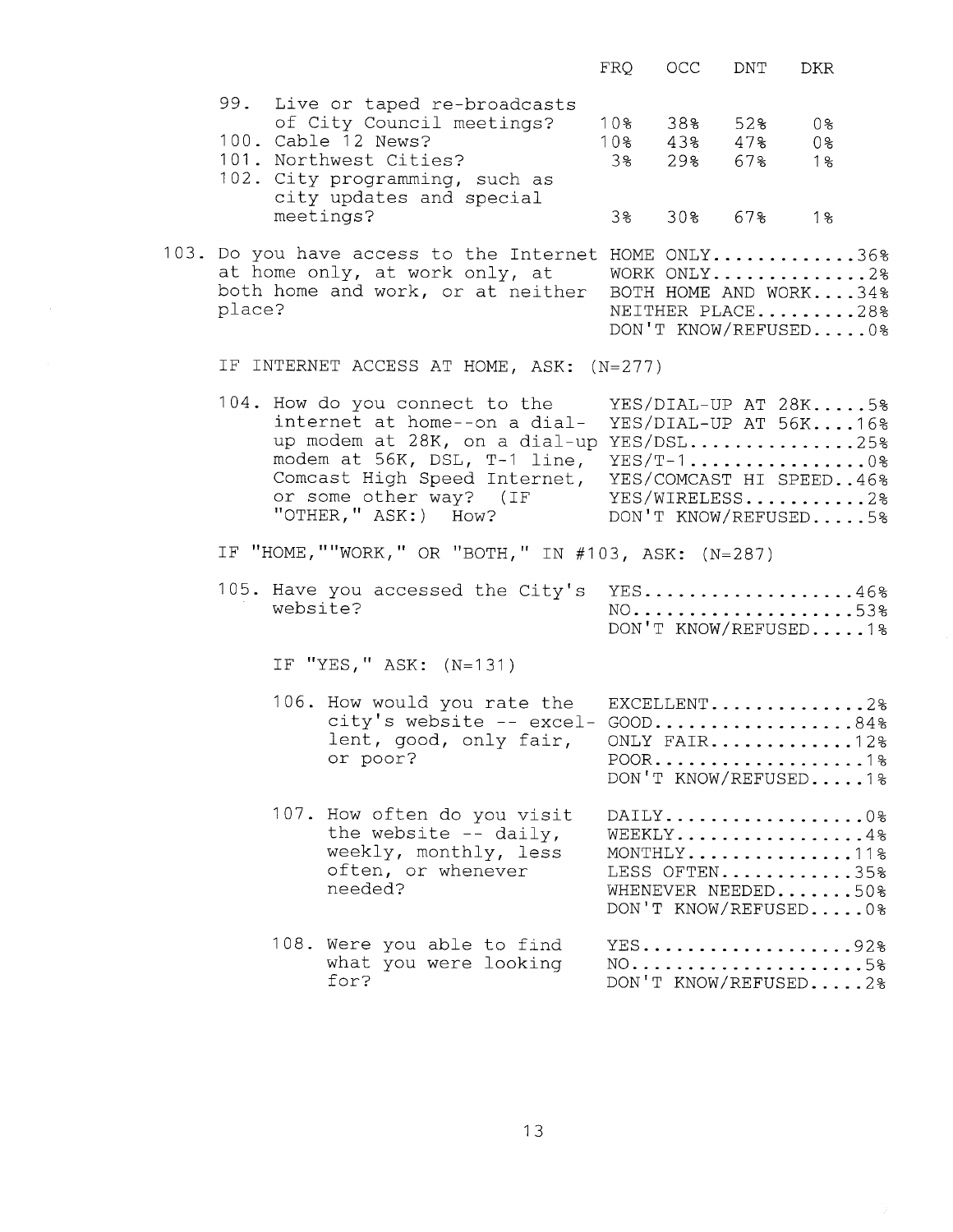109. What information were you looking for?

UNSURE, 12%; PARK AND RECREATION, 31%; PLANNING/ZONING, 8%; COMMUNITY EVENTS, 10%; CITY SERVICE INFORMATION, 2%; GENERAL INFORMATION, 9% COUNCIL MEETING MINUTES, 9%; CODES/ORDINANCES 6%; RECYCLING, 11%; LICENSING, 2%; ROAD CON-STRUCTION, 2% .

110 . What information would you like to see on the City of Golden Valley's web site?

UNSURE, 26%; NONE, 40%; PARKS AND RECREATION, 7%; PLANNING/ZONING, 7%; COMMUNITY EVENTS, 3%; GENERAL INFORMATION, 8%; COUNCIL MEETING MINUTES, 3%; SCAT-TERED, 6%.

As you may know, some cities are starting to offer for-profit services, such as high-speed wireless Internet, to their residents. The high-speed wireless Internet service is somewhat faster than dial-up, but somewhat slower than cable or DSL. Also, it is less expensive than cable or DSL, but more expensive than dial- up.

| 111. Would you support or oppose Golden STRONGLY SUPPORT 7% |                       |
|-------------------------------------------------------------|-----------------------|
| Valley offering wireless high-<br>SUPPORT31%                |                       |
| speed Internet access? (WAIT FOR OPPOSE16%                  |                       |
| RESPONSE) Do you feel strongly                              | STRONGLY OPPOSE6%     |
| wav?                                                        | DON'T KNOW/REFUSED41% |

IF "STRONGLY SUPPORT" OR "SUPPORT," ASK: (N=149)

112. How much would you be willing LESS THAN \$20.00......30%<br>to pay for wireless high-<br>\$20.00...............30% to pay for wireless high-<br>speed Internet service of-<br>\$25.00................24% speed Internet service of- 25 . 00 . . . . . . . . . . . . . . . . <sup>240</sup> fered by the City of Golden Valley? Would you be willing \$35 . 00 . . . . . . . . . . . . . . . . . Oo to pay \$\_\_\_ per month? MORE THAN \$35.00........0% (CHOOSE RANDOM STARTING DON'T KNOW/REFUSED....11%) POINT; MOVE UP OR DOWN DE-PENDING ON ANSWER) How about per month? (REPEAT PROCESS)

Now, just a few more questions for demographic purposes....

Could you please tell me how many people in each of the following age groups live in your household.

| 113. Persons 55 or over?         |  |  |  |  | $\text{NONE}$ 54%<br>ONE16% |  |  |
|----------------------------------|--|--|--|--|-----------------------------|--|--|
|                                  |  |  |  |  | TWO OR MORE30%              |  |  |
| IF "ONE" OR MORE, ASK: $(N=185)$ |  |  |  |  |                             |  |  |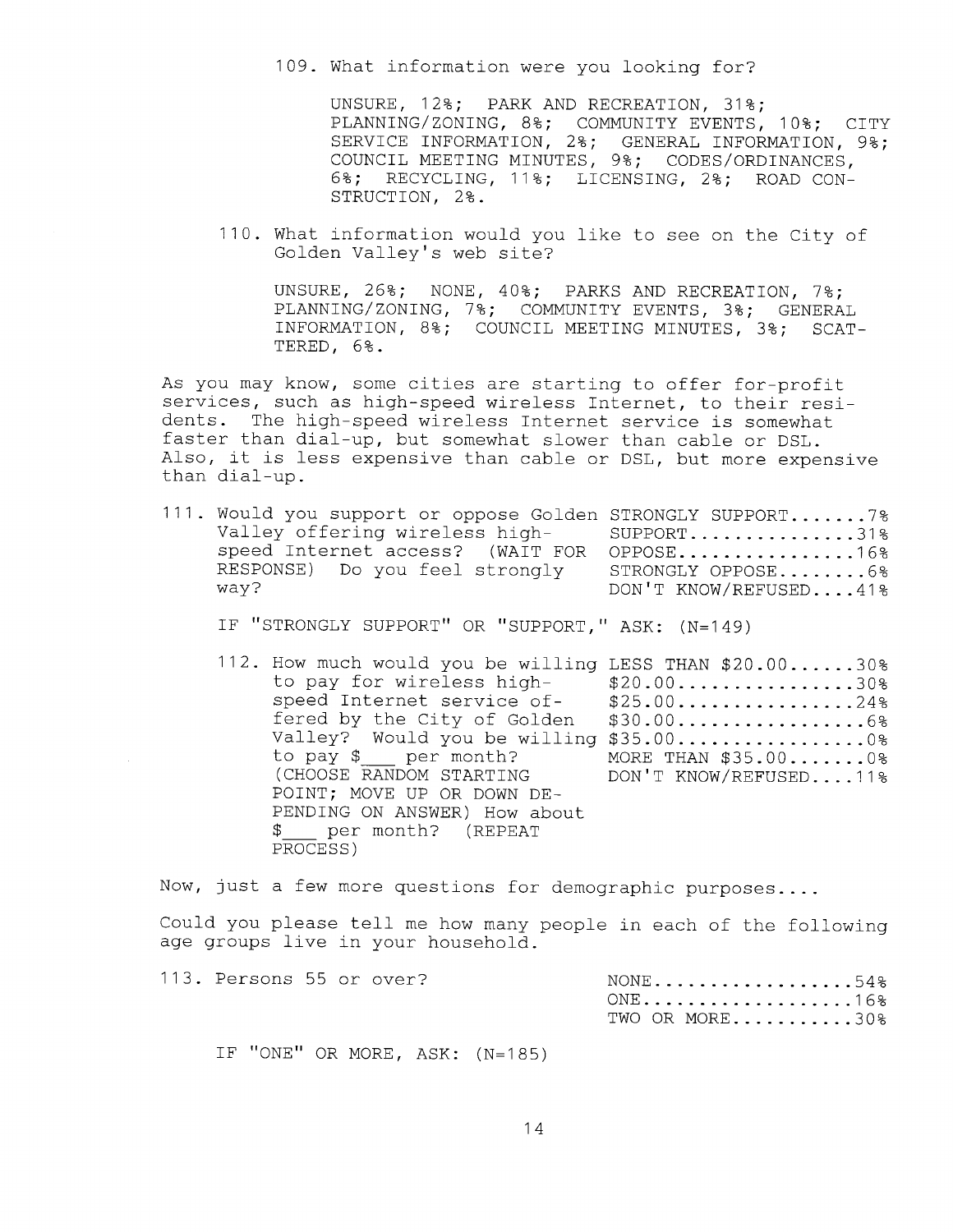| 114. Have any household members<br>participated in any senior<br>programs offered by the City<br>of Golden Valley?                      | YES19%<br>NO81%<br>DON'T KNOW/REFUSED1%                                                                                             |
|-----------------------------------------------------------------------------------------------------------------------------------------|-------------------------------------------------------------------------------------------------------------------------------------|
| IF "YES," ASK: $(N=35)$                                                                                                                 |                                                                                                                                     |
| 115. How would you rate that                                                                                                            | EXCELLENT26%<br>experience -- excellent, GOOD71%<br>good, only fair or poor? ONLY FAIR3%<br>POOR0%<br>DON'T KNOW/REFUSED0%          |
| 116. Do you feel there are any programs lacking or<br>missing? (IF "YES," ASK:) What are they?                                          |                                                                                                                                     |
| UNSURE, 3%; NO, 97%.                                                                                                                    |                                                                                                                                     |
| 117. Adults under 55?                                                                                                                   | NONE39%<br>$ONE$ 11%<br>$TWO$ 48%<br>THREE OR MORE3%                                                                                |
| 118. School-aged children and pre-<br>schoolers?                                                                                        | $\text{NONE} \ldots \ldots \ldots \ldots \ldots \ldots 67\%$<br>$ONE$ 15%<br>$TWO$ 15%<br>THREE OR MORE3%                           |
| 119. Do you own or rent your present<br>residence?                                                                                      | OWN82%<br>RENT18%<br>REFUSED0%                                                                                                      |
| 120. What is your age, please?                                                                                                          | $18 - 24$ 4%<br>$25 - 34 - \dots + \dots + \dots + 10$<br>$35 - 44$ 24%<br>$45 - 54$ 18%<br>55-6418%<br>65 AND OVER28%<br>REFUSED0% |
| 121. What is your occupation and, if applicable, the occupation<br>of your spouse or partner?                                           |                                                                                                                                     |
| REFUSED, 3%; PROFESSIONAL-TECHNICAL, 24%; OWNER-MANAGER,<br>13%; CLERICAL-SALES, 18%; BLUE COLLAR, 15%; RETIRED, 27%;<br>SCATTERED, 1%. |                                                                                                                                     |

| 1つつ | د : | MA<br>$A$ LL4/ $\delta$  |  |  |
|-----|-----|--------------------------|--|--|
|     |     | ∶lVI<br>. <b>.</b> . 533 |  |  |